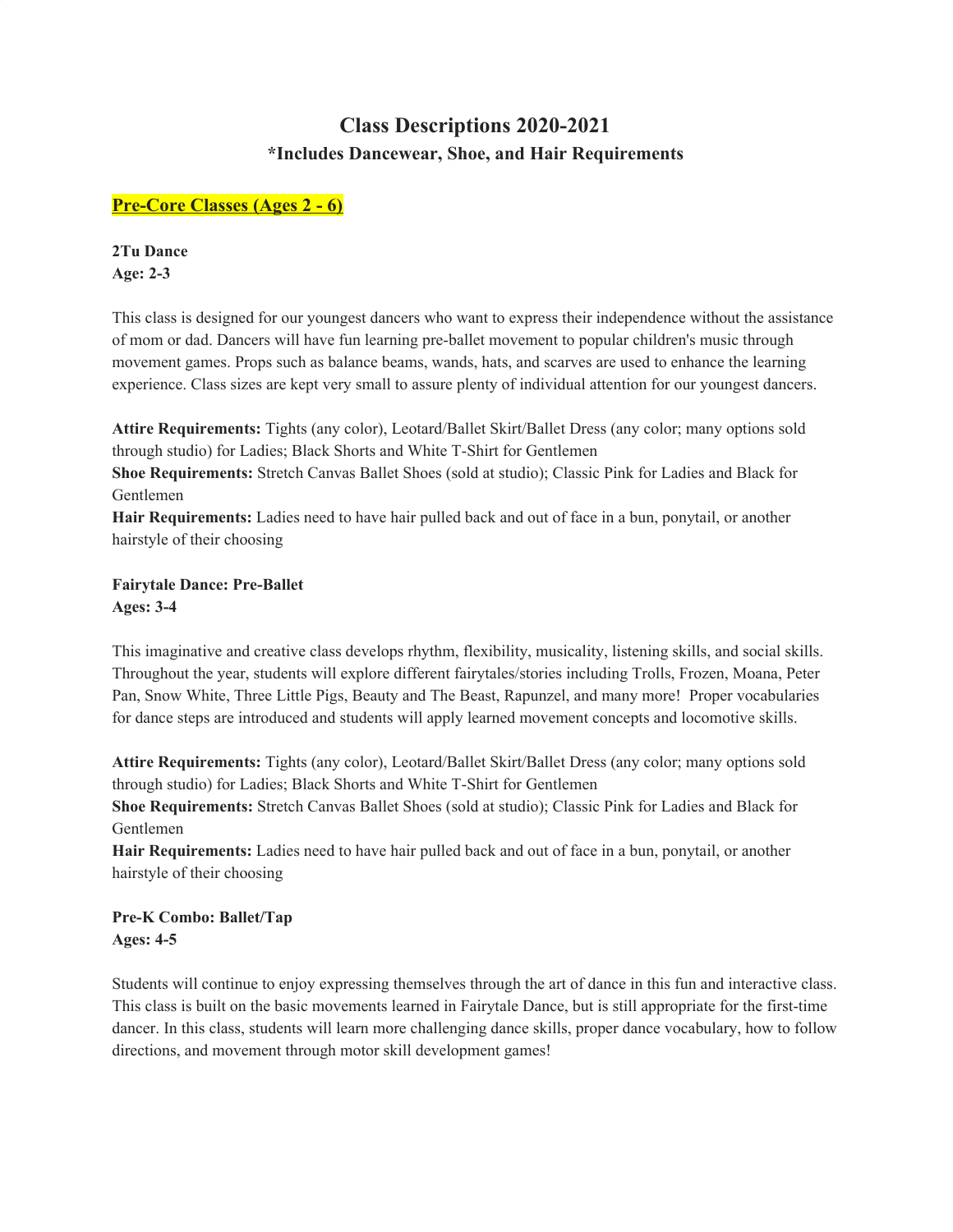**Attire Requirements:** Tights (any color), Leotard/Ballet Skirt/Ballet Dress (any color; many options sold through studio) for Ladies; Black Shorts and White T-Shirt for Gentlemen

**Shoe Requirements:** Black U-Shell Tap shoes (sold at studio) and Pink Stretch Canvas Ballet shoes (sold at studio) for Ladies and Black Intro JT Tap shoes (sold at studio) and Black Stretch Canvas Ballet shoes (sold at studio) for Gentlemen

**Hair Requirements:** Ladies need to have hair pulled back and out of face in a bun, ponytail, half pony, or another hairstyle of their choosing

# **Kinder Combo Ballet/Tap/Jazz Ages: 5-6**

Students will continue to enjoy expressing themselves through the art of dance in this fun and interactive class. This class is built on the basic movements learned in Pre-K Combo class, but is still appropriate for the first-time dancer. Jazz portion of the class includes an introduction to proper warm-ups and stretches for the body combined with across-the-floor progressions and mini combinations; Tap portion of the class will concentrate on rhythm, style and sound; Ballet portion of the class develops technique, proper alignment, musicality, and control.

**Attire Requirements:** Tights (any color), Leotard/Ballet Skirt/Ballet Dress (any color; many options sold through studio) for Ladies; Black Shorts and White T-Shirt for Gentlemen

**Shoe Requirements:** Black U-Shell Tap shoes (sold at studio) and Pink Stretch Canvas Ballet shoes (sold at studio) for Ladies and Black Intro JT Tap shoes (sold at studio0 and Black Stretch Canvas Ballet shoes (sold at studio) for Gentlemen

**Hair Requirements:** Ladies need to have hair pulled back and out of face in a bun, ponytail, half pony, or another hairstyle of their choosing

# **Kinder Combo: Hip Hop Ages: 5-6**

This class introduces youngsters to the funky style of hip hop! Students will learn the fundamentals of isolations, finding the "groove", footwork, rhythm, and flexibility. This class will encourage students to dance outside of the box and bring their own personality to each movement. We pride ourselves on being a family oriented dance studio and go out of our way to find clean age-appropriate music.

**Attire Requirements:** Athletic clothes and/or proper dance wear (shorts, leggings, joggers, sweats, tanks, leotards, etc... in any color; many options sold at studio)

**Shoe Requirements:** Black High-top Sneakers (sold at studio) \*Shoes meant for studio use only, not to be worn outside

**Hair Requirements:** Ladies need to have hair pulled back and out of face in a ponytail, half pony, or another hairstyle of their choosing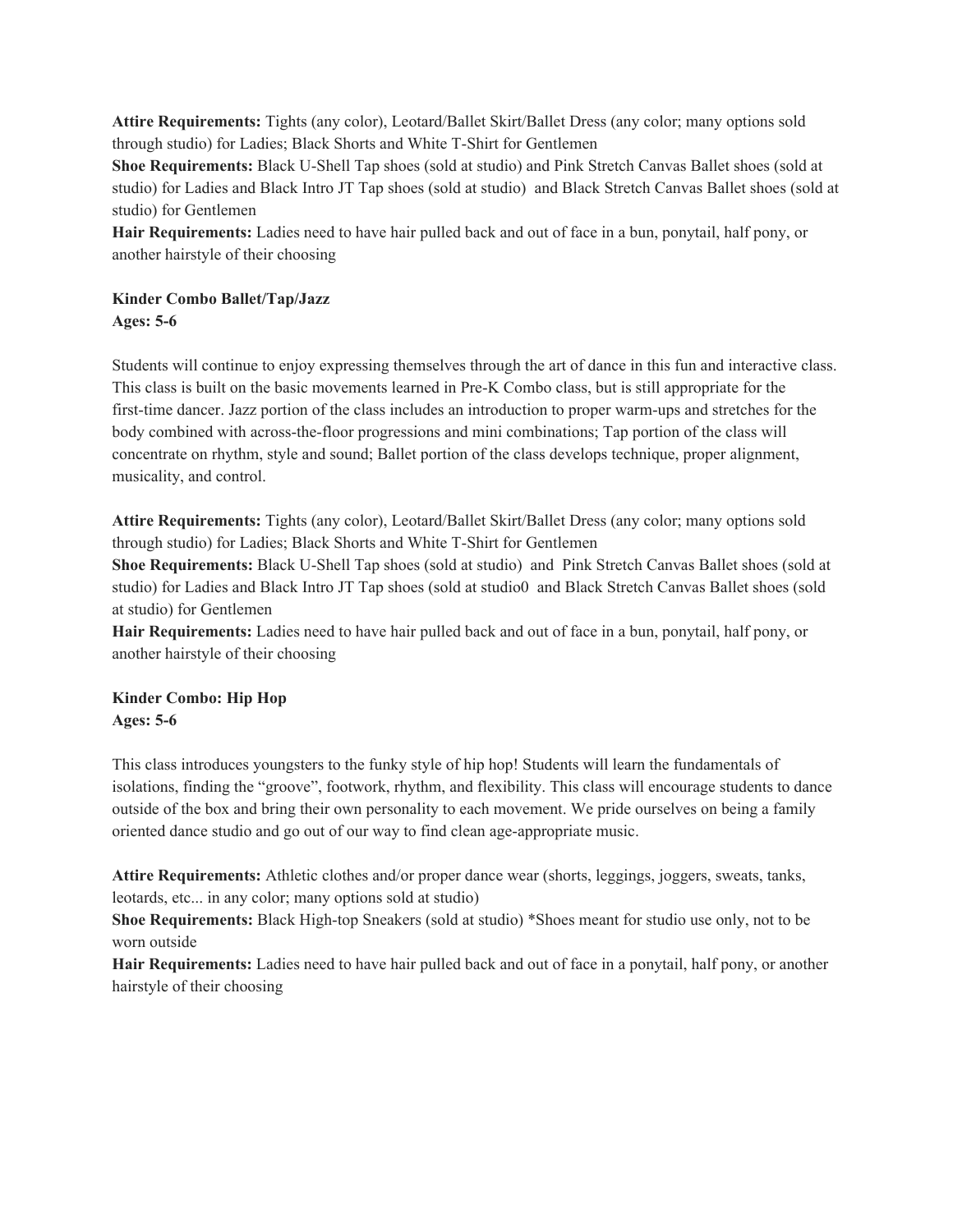# **Core Classes (Ages 6 - 19)**

\*NEW! We have added "skill level" recommendations to all our 2020-2021 Core Classes!

**Beginning/Intermediate (Beg./Int.):** Geared toward dancers with zero to three years of experience in the specific style.

**Intermediate (Int.)**: Geared toward dancers with at least 2 or more years of experience in the specific style. Classes will move at a faster rate and include more challenging style, technique, and performance. Please email [sunshine.dance.info@gmail.com](mailto:sunshine.dance.info@gmail.com) with any questions or to set up a teacher evaluation. **Intermediate/Advanced (Int./Adv.):** Geared towards dancers with significant experience in the specific style. Classes will move at a fast rate and include more challenging style, technique, and performance. Please email [sunshine.dance.info@gmail.com](mailto:sunshine.dance.info@gmail.com) with any questions or to set up a teacher evaluation.

#### **Ballet 1st - 12th grade**

These classes will help students build strength, musicality, and a passion for ballet in a nurturing and inspiring environment to help them grow as dancers and individuals. Additional attention will be given to proper alignment and ballet vocabulary.

**Attire Requirements:** Pink Tights, Black Leotard, Skirt (optional) for Ladies; Black Bottoms (shorts, tights, or leggings) and white top (form fitting t-shirt or leo) for Gentlemen **Shoe Requirements:** Stretch Canvas Ballet Shoes (sold at studio); Classic Pink for Ladies and Black for Boys **Hair Requirements:** Bun for Ladies

#### **Jazz 1st - 12th grade**

These classes will utilize upbeat and energetic movements to help students build a passion for dance in a nurturing and fun environment. We focus on musicality, technique, expression, flexibility, and encouraging the dancers to find their own personal style.

**Attire Requirements:** Athletic clothes and/or proper dance wear (shorts, leggings, leotards, tanks, etc... in any color; many options sold at studio)

**Shoe Requirements:** Tan Premium Pull-On Jazz Boots (sold at studio)

**Hair Requirements:** Ladies need to have hair pulled back and out of face in a ponytail, half pony, or another hairstyle of their choosing

#### **Musical Theatre 1st - 12th grade**

These high energy classes will focus on performance and expression while exploring the various dance styles used in Broadway shows! Class curriculum is based on Broadway style jazz movement and includes a warm-up, stretches, isolations, across-the-floor progressions, and combinations. Emphasis will also be placed on learning performance skills such as connecting with the audience and telling a story through dance and facial expressions.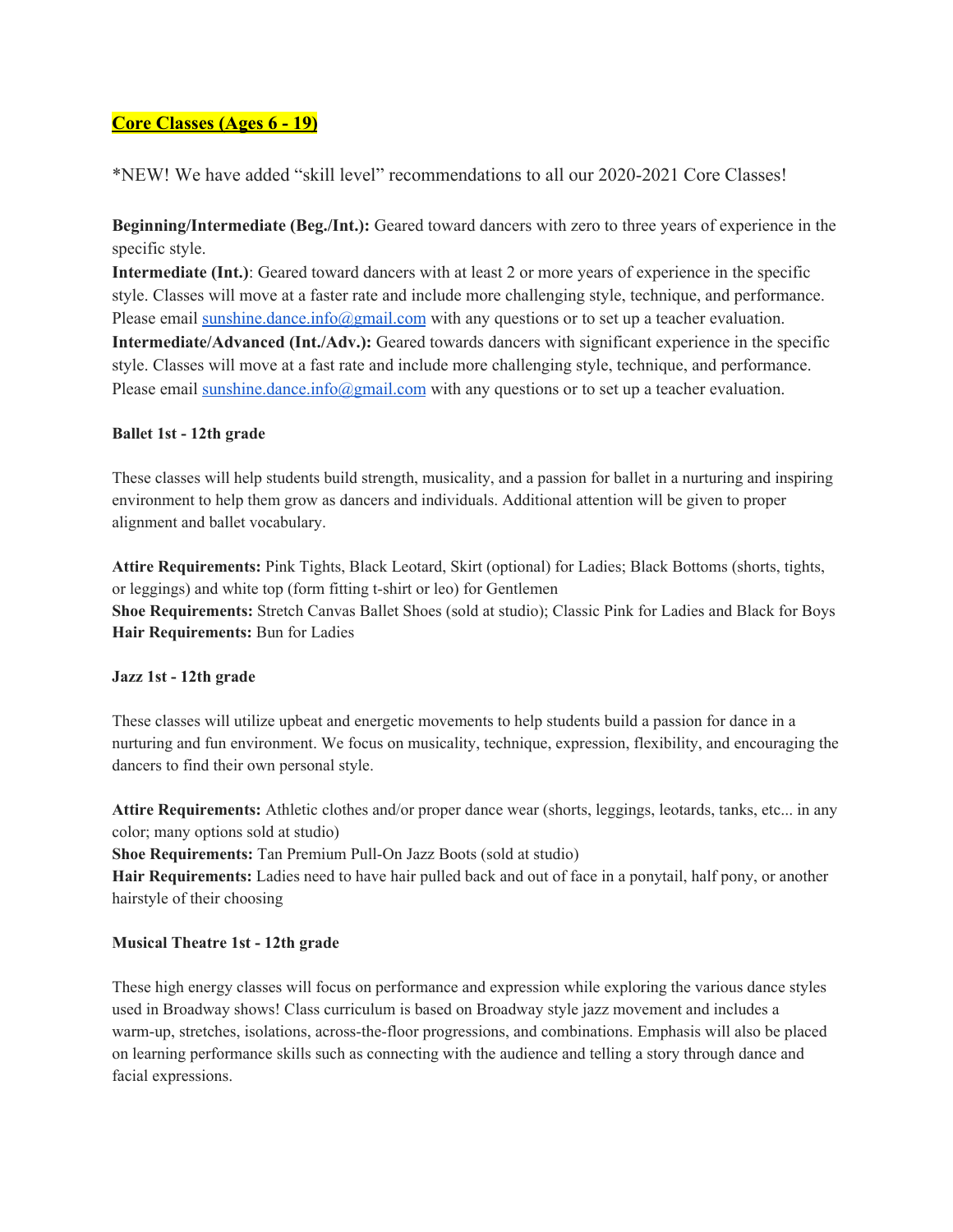**Attire Requirements:** Athletic clothes and/or proper dance wear (shorts, leggings, leotards, tanks, etc... in any color; many options sold at studio)

**Shoe Requirements:** Tan Premium Pull-On Jazz Boots (sold at studio)

**Hair Requirements:** Ladies need to have hair pulled back and out of face in a ponytail, half pony, or another hairstyle of their choosing

## **Contemporary 3rd - 12th grade**

This class combines ballet and modern techniques to develop new and unique movement. Dancers will learn movement across the floor and combinations in center that focus on proper technique while also encouraging individual style and artistic expression.

**Attire Requirements:** Athletic clothes and/or proper dance wear (shorts, leggings, leotards, tanks, etc... in any color; many options sold at studio)

**Shoe Requirements:** Canvas Half-Soles (sold at studio)

**Hair Requirements:** Ladies need to have hair pulled back and out of face in a ponytail, half pony, or another hairstyle of their choosing

## **Hip Hop 1st - 12th grade**

These classes explore the funky style of hip hop! Students will learn the fundamentals of isolations, finding the "groove", footwork, rhythm, and flexibility. This class will encourage students to dance outside of the box and bring their own personality to each movement. We pride ourselves on being a family oriented dance studio and go out of our way to find clean age-appropriate music.

**Attire Requirements:** Athletic clothes and/or proper dance wear (shorts, leggings, joggers, sweats, tanks, etc... in any color; many options sold at studio)

**Shoe Requirements:** Black High-top Sneakers (sold at studio) \*Shoes meant for studio use only, not to be worn outside as "street shoes"

**Hair Requirements:** Ladies need to have hair pulled back and out of face in a ponytail, half pony, or another hairstyle of their choosing

#### **Tap 1st - 12th grade**

These classes are designed to help dancers develop rhythm, proper tap technique, produce clear tap sounds, and have fun! Students will garner a better understanding of music in a nurturing environment all while creating music with their feet!

**Attire Requirements:** Athletic clothes and/or proper dance wear (shorts, leggings, leos, tanks, etc... in any color; many options sold at studio)

**Shoe Requirements:** Black Intro JT Shoe or Black Premium Full-Sole (sold at studio) **Hair Requirements:** Ladies need to have hair pulled back and out of face in a ponytail, half pony, or another hairstyle of their choosing

# **Company Classes (Ages 5 - 19)**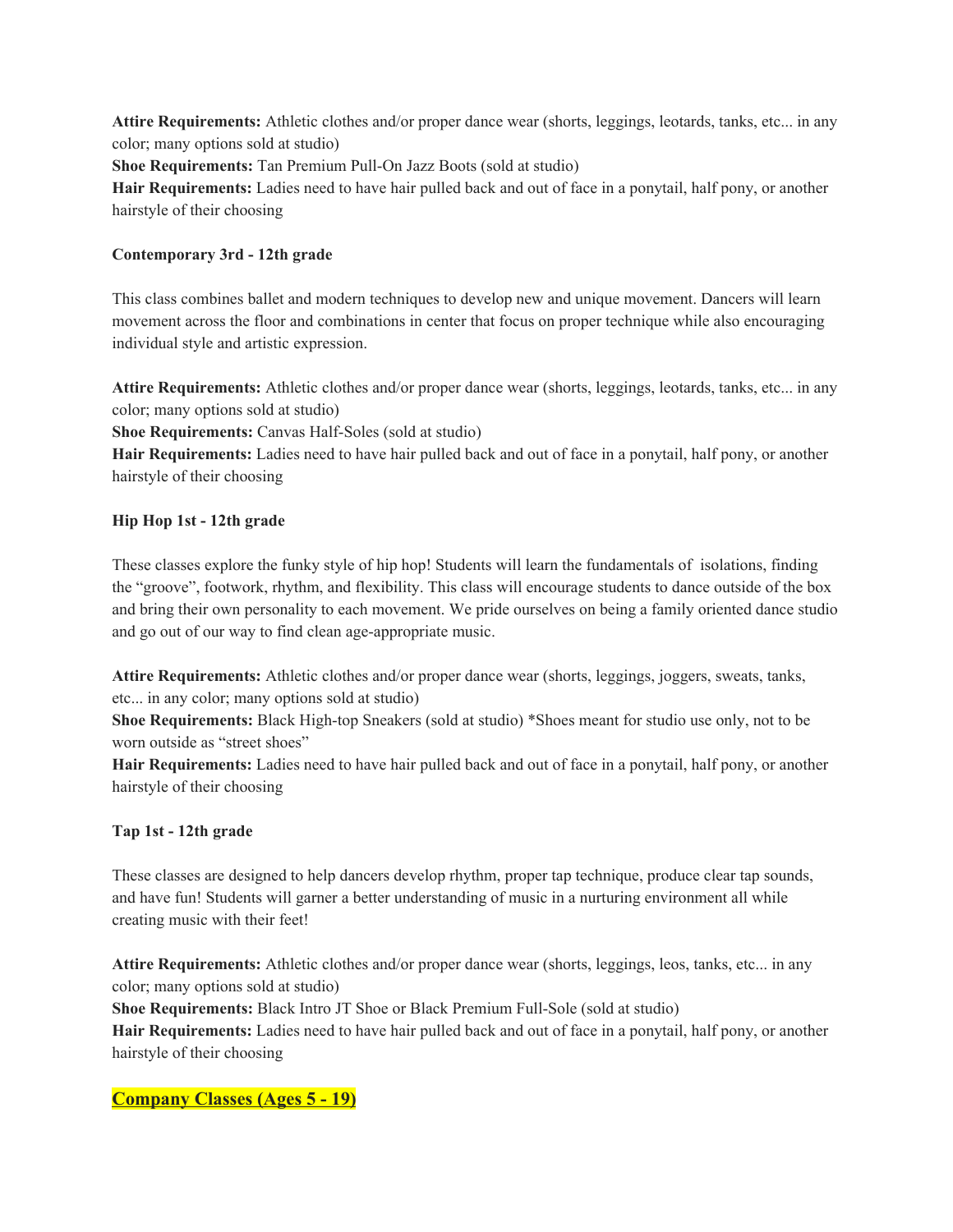#### **Company Ballet Classes (by audition only)**

Students will learn classical ballet techniques and terminology in this foundational class that supplements technique and performance in all other dance styles. Each class includes barre exercises (Junior and up), center floor work, and across-the-floor combinations where dancers will focus on technique, proper alignment, musicality, control, and artistry. The ballet curriculum is based on a combination of the French, Vagonova and Cecchetti methods. As students progress through each level, curriculum will become increasingly more complex and intricate.

*\*Registration for this class is by audition only.*

**Attire Requirements:** Pink Tights, Black Leotard, Skirt (optional) for Ladies; Black Bottoms (shorts, tights, or leggings) and white top (form fitting t-shirt or leo) for Gentlemen **Shoe Requirements:** Stretch Canvas Ballet Shoes (sold at studio); Classic Pink for Ladies and Black for Gentlemen **Hair Requirements:** Bun for Ladies

#### **Company Jazz Classes (by audition only)**

These classes will focus on learning proper dance technique such as isolations of the body, improving performance quality and developing complex rhythms and patterns. Students will be exposed to various styles of jazz such as Broadway, Commercial, Latin, Funk, Classic, and Lyrical to help develop a well rounded dancer. Class curriculum is based on ballet technique layered with traditional jazz movement and includes a proper warm-up, stretches, isolations, across-the-floor progressions, and combinations. As students progress through each level, curriculum will become increasingly more complex and intricate. *\*Registration for this class is by audition only.*

**Attire Requirements:** Leotard or Biketard (any color), Shorts (optional) for Ladies; Form-fitting athletic or dance clothes for Gentlemen

**Shoe Requirements:** Tan Premium Pull-On Jazz Boots (sold at studio)

**Hair Requirements:** Ladies need to have hair pulled back and out of face in a ponytail, half pony, or another hairstyle of their choosing

#### **Company Tap Classes (by audition only)**

Tap classes are designed to develop rhythm, style and sound. Students will learn a variety of tap styles from Broadway to Rhythm tap. The class emphasis is on developing proper tap technique, producing clear tap sounds, and having fun. As students progress through each level, curriculum will become increasingly more complex and intricate.

*\*Registration for this class is by audition only.*

**Attire Requirements:** Athletic clothes and/or proper dance wear (shorts, leggings, leos, tanks, etc... in any color; many options sold at studio)

**Shoe Requirements:** Mini/Petite only - Black Intro JT Shoe (sold at studio); Junior, Teen, Senior - Black Premium Full-Sole (sold at studio)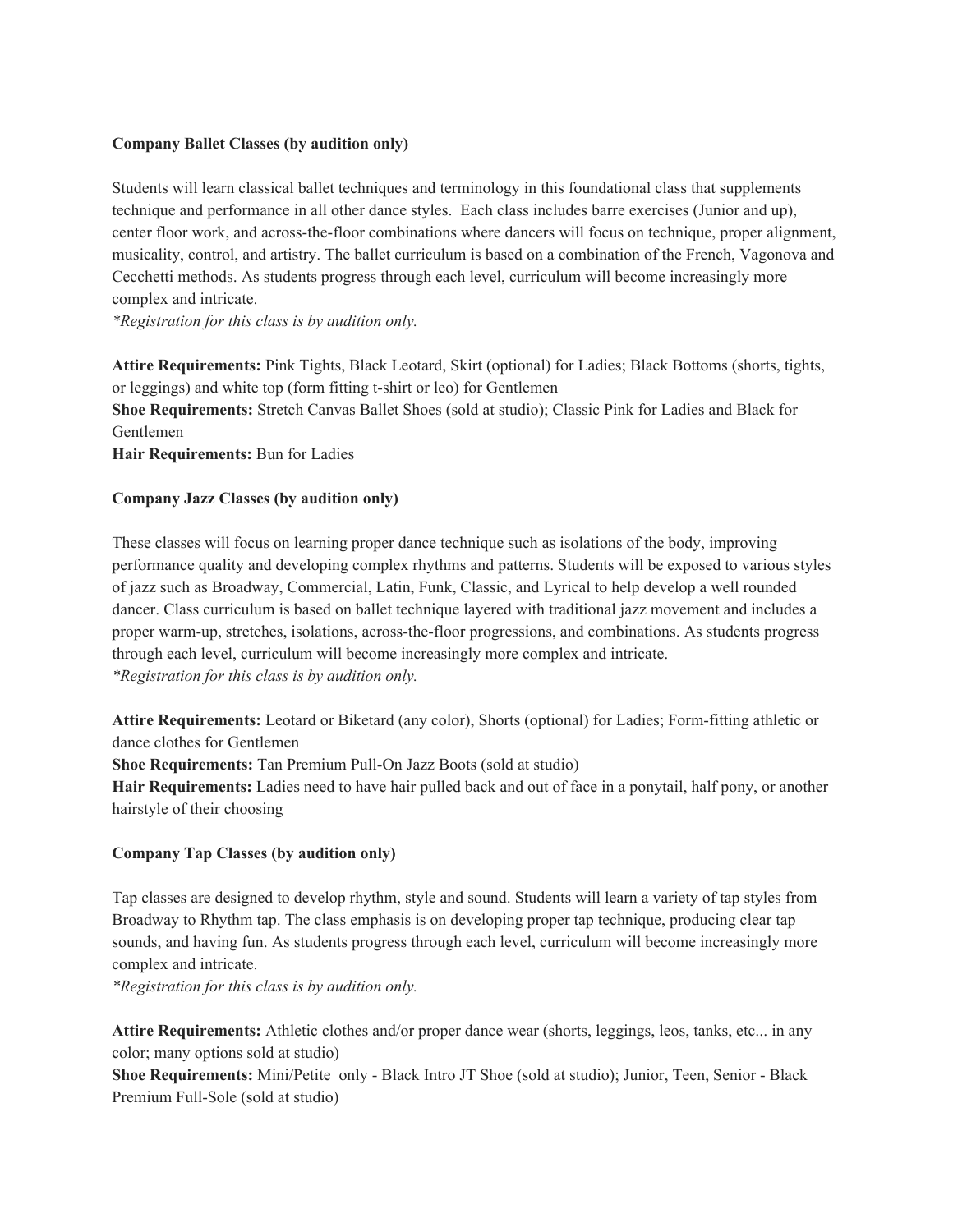**Hair Requirements:** Ladies need to have hair pulled back and out of face in a ponytail, half pony, or another hairstyle of their choosing

### **Company Contemporary Classes (by audition only)**

These classes combines ballet and modern techniques to develop new and unique movement. Dancers will learn movement across the floor and combinations in center that focus on proper technique while also encouraging individual style and artistic expression. As students progress through each level, curriculum will become increasingly more complex and intricate.

*\*Registration for this class is by audition only.*

**Attire Requirements:** Athletic clothes and/or proper dance wear (shorts, leggings, leotards, tanks, etc... in any color; many options sold at studio)

**Shoe Requirements:** Canvas Half-Soles (sold at studio)

**Hair Requirements:** Ladies need to have hair pulled back and out of face in a ponytail, half pony, or another hairstyle of their choosing

#### **Company Hip Hop Classes (by audition only)**

These high-energy classes will infuse the latest styles of street dancing with dynamic movements, footwork and personality. Classes will encourage students to step outside of the box by bringing their own individual style and personality to the movements. Hip hop dance will give students the strength and stamina to successfully perform more intricate choreography and movement with fast-paced routines and music. As students progress through each level, curriculum will become increasingly more complex and intricate. *\*Registration for this class is by audition only.*

**Attire Requirements:** Athletic clothes and/or proper dance wear (shorts, leggings, joggers, sweats, tanks, etc... in any color; many options sold at studio)

**Shoe Requirements:** Separate pair of high tops or sneakers that are only worn in studio and not used as a street shoe

**Hair Requirements:** Ladies need to have hair pulled back and out of face in a ponytail, half pony, or another hairstyle of their choosing

#### **Company Musical Theatre Classes (by audition only)**

These high energy classes will focus on performance and expression while exploring the various dance styles used in Broadway shows! Class curriculum is based on Broadway style jazz movement and includes a warm-up, stretches, isolations, across-the-floor progressions, and combinations. Emphasis will also be placed on learning performance skills such as connecting with the audience and telling a story through dance and facial expressions.

**Attire Requirements:** Athletic clothes and/or proper dance wear (shorts, leggings, leotards, tanks, etc... in any color; many options sold at studio)

**Shoe Requirements:** Tan Premium Pull-On Jazz Boots (sold at studio)